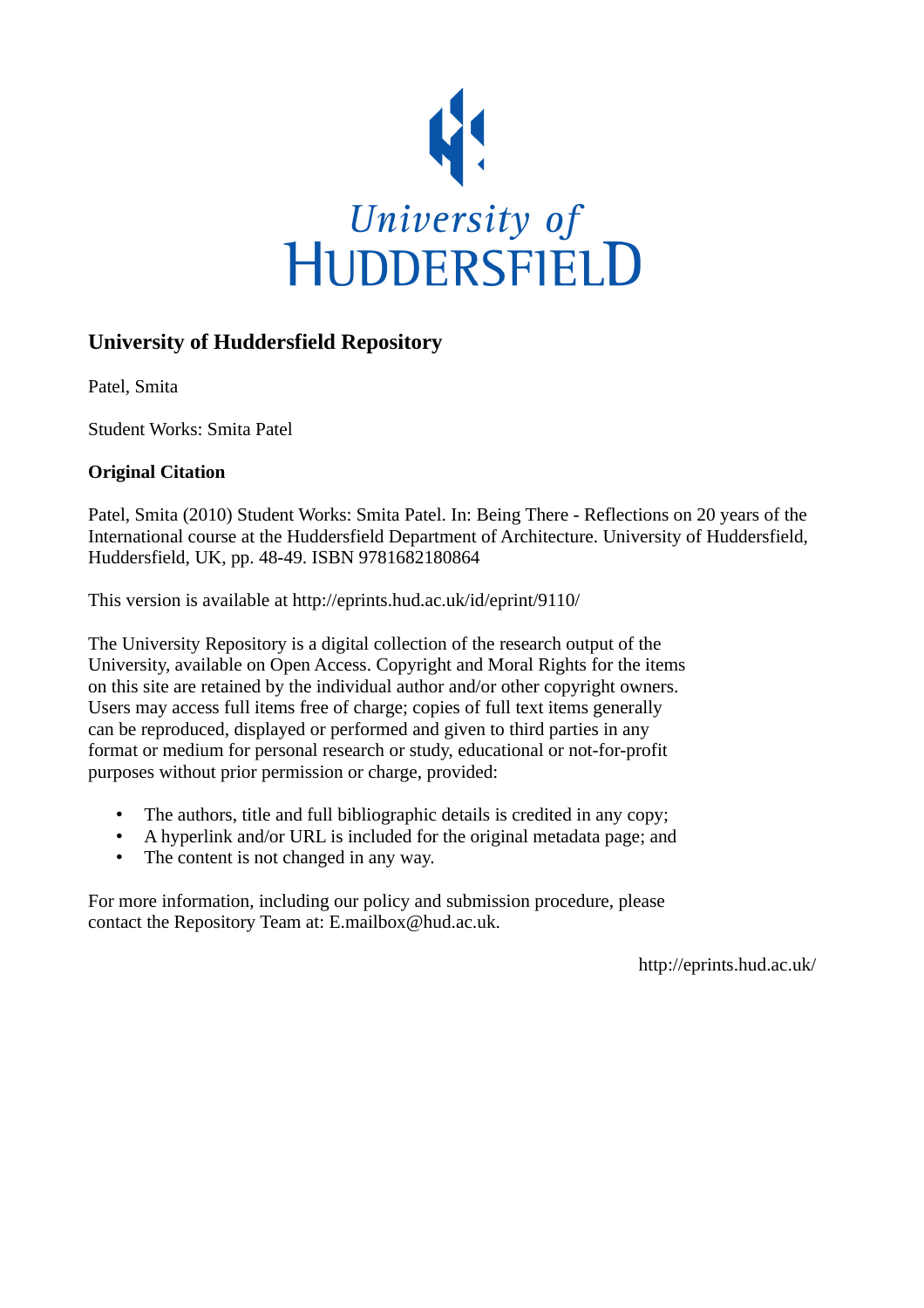## SMITA PATEL